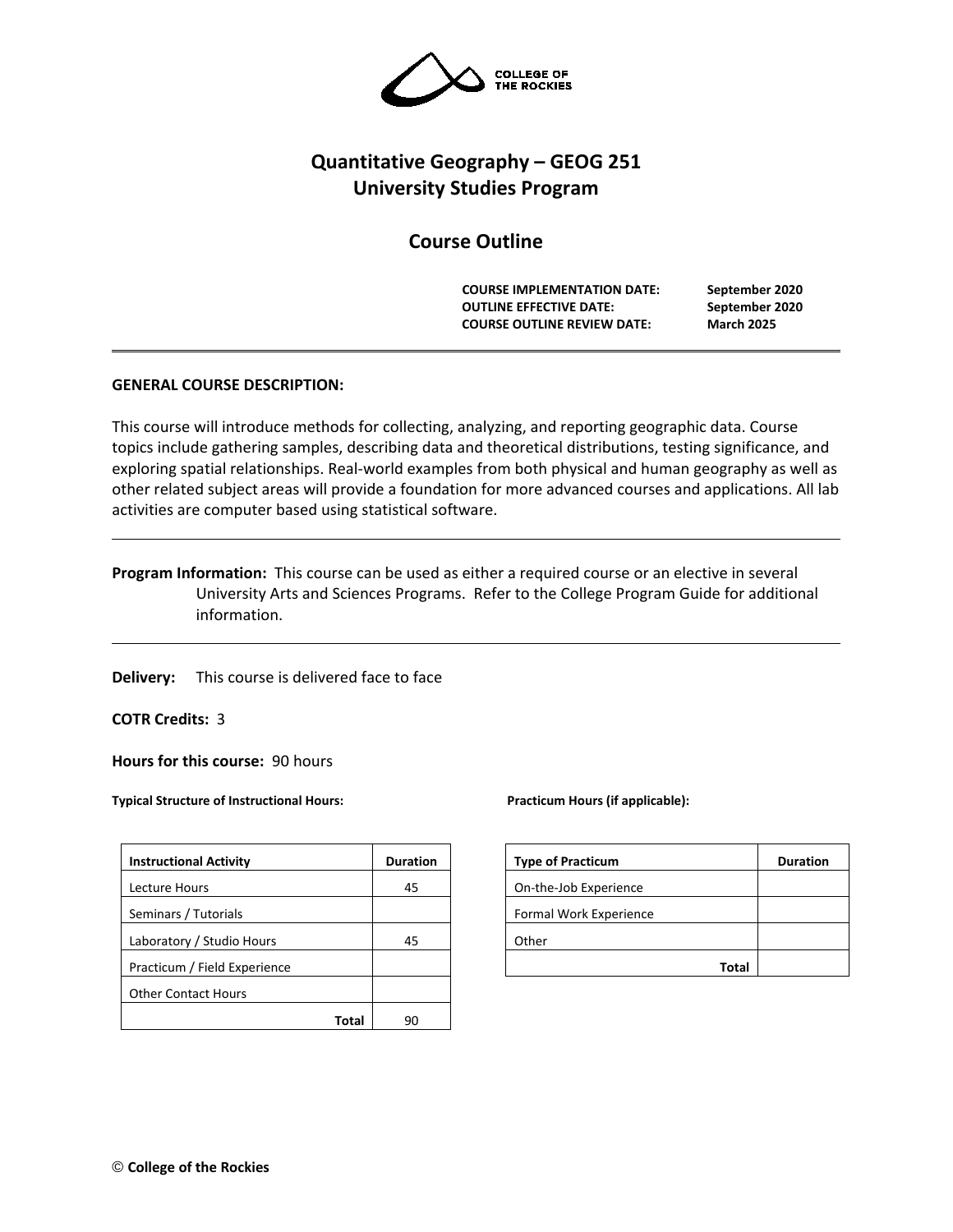Katie Burles, M.Sc.

Signature

## **APPROVAL SIGNATURES:**

Department Head Erin Aasland Hall E-mail: [aaslandhall@cotr.bc.ca](mailto:aaslandhall@cotr.bc.ca) Dean of Business and University Studies Darrell Bethune E-mail: [bethune@cotr.bc.ca](mailto:bethune@cotr.bc.ca)

Department Head Signature

Dean Signature

EDCO

Valid from: September 2020 – March 2025

Education Council Approval Date

#### **COURSE PREREQUISITES AND TRANSFER CREDIT:**

**Prerequisites:** GEOG 101

**Corequisites: None**

## **Flexible Assessment (FA):**

Credit can be awarded for this course through FA  $\Box$  Yes  $\Box$  No

|  | ⊠ Yes |  | $\Box$ No |
|--|-------|--|-----------|
|--|-------|--|-----------|

Learners may request formal recognition for flexible assessment at the College of the Rockies through one or more of the following processes: External Evaluation, Worksite Assessment, Demonstration, Standardized Test, Self-assessment, Interview, Products/Portfolio, Challenge Exam. Contact an Education Advisor for more information.

**Transfer Credit:** For transfer information within British Columbia, Alberta and other institutions, please visit [http://www.cotr.bc.ca/Transfer.](http://www.cotr.bc.ca/Transfer)

> Student should also contact an academic advisor at the institution where they want transfer credit.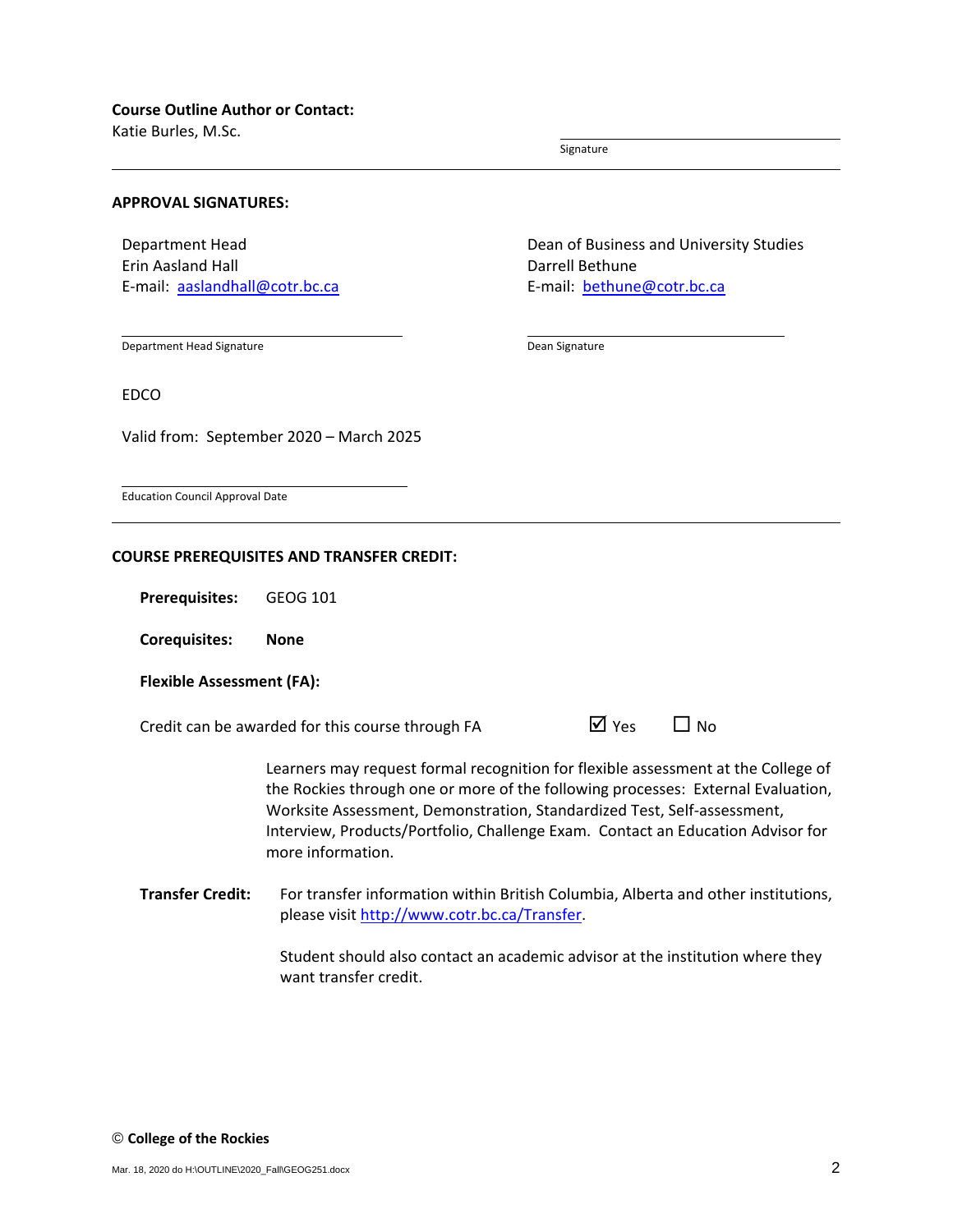## **Textbooks and Required Resources:**

Textbook selection varies by instructor and may change from year to year. At the Course Outline Effective Date the following textbooks were in use:

McGrew, J., Lembo, A., Monroe, C. (2014). *An Introduction to Statistical Problem Solving in Geography*, 3rd Edition. Waveland Press. ISBN-13: 978-1-4786-1119-6

*Please see the instructor's syllabus or check COTR's online text calculator <http://go.cotr.bc.ca/tuition/tCalc.asp>for a complete list of the currently required textbooks.*

# **LEARNING OUTCOMES:**

Upon the successful completion of this course, students will be able to

- explain the role of quantitative information in geographic research and applications;
- demonstrate understanding of basic descriptive statistics and regression methods as they apply to problem solving;
- evaluate the roles of probability theory and sample distributions in drawing inferences about populations based on samples;
- identify when and where statistical procedures are appropriate for real-word applications;
- produce figures, tables, and maps to display data results;
- design and implement quantitative analysis projects for problem solving; and
- demonstrate competence in using statistical software tools for data analysis (e.g. Excel, R, SPSS).

\_\_\_\_\_\_\_\_\_\_\_\_\_\_\_\_\_\_\_\_\_\_\_\_\_\_\_\_\_\_\_\_\_\_\_\_\_\_\_\_\_\_\_\_\_\_\_\_\_\_\_\_\_\_\_\_\_\_\_\_\_\_\_\_\_\_\_\_\_\_\_\_\_\_\_\_\_\_\_\_\_\_\_\_\_

## **COURSE TOPICS:**

- Defining quantitative geography
- Scientific research
- Types of data
- Descriptive statistics
- Distributions
- Probability
- Elements of sampling
- Inferential problem solving
- Inferential spatial statistics
- Non-parametric statistics
- Correlation and regression
- Basic figures, tables, and maps

*See instructor's syllabus for the detailed outline of weekly readings, activities and assignments.*

## © **College of the Rockies**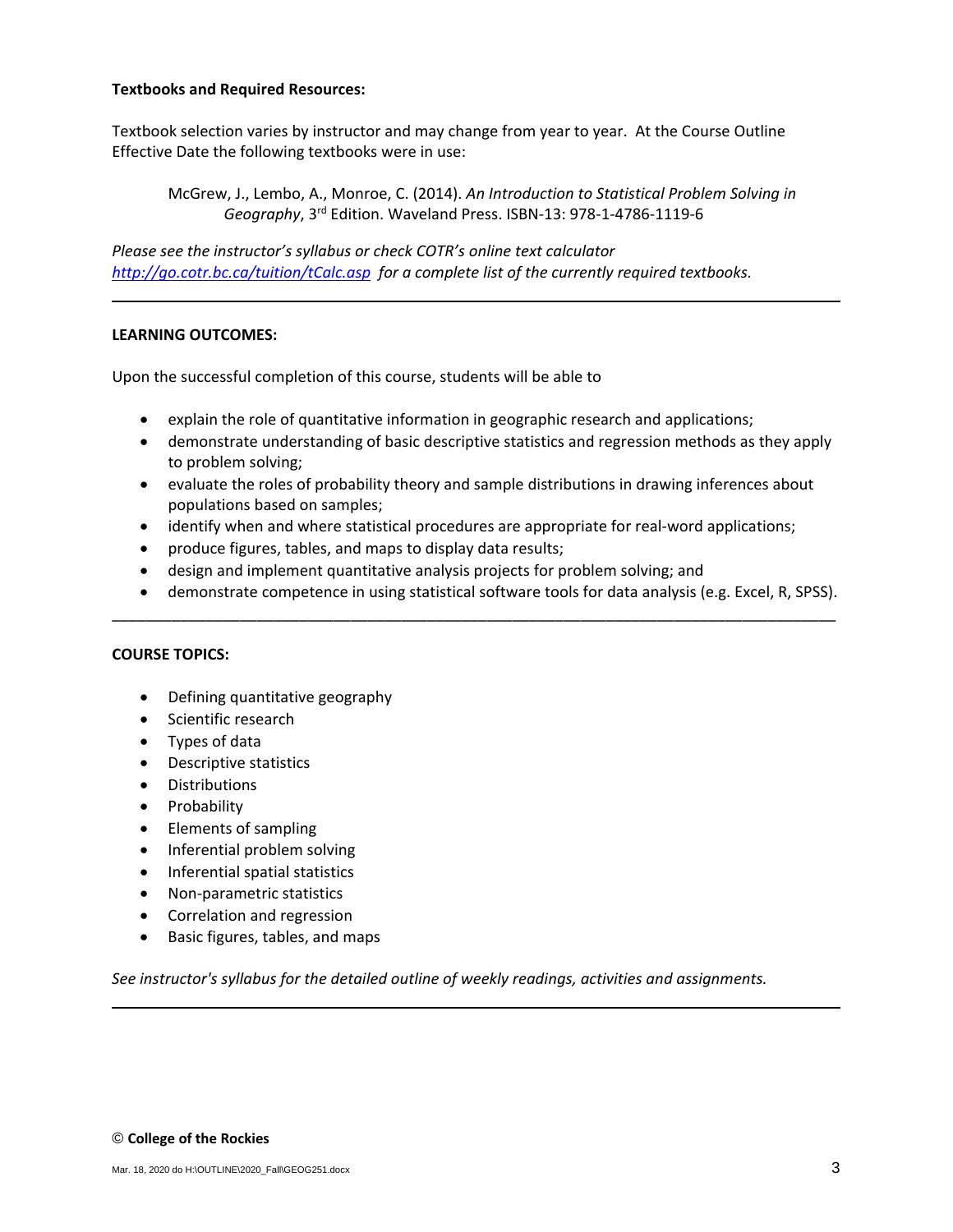## **EVALUATION AND ASSESSMENT (Face-to-Face Delivery):**

| <b>Assignments</b> | % of Total Grade |  |  |
|--------------------|------------------|--|--|
| Lab Assignments    | 40%              |  |  |
| Term Project       | 10%              |  |  |
| Midterm(s)         | 20%              |  |  |
| Final              | 30%              |  |  |
| Total:             | 100%             |  |  |

*Please see the instructor's syllabus for specific classroom policies related to this course, such as details of evaluation, penalties for late assignments and use of electronic aids.*

**Note:** Students must attain a 50% average on all lab-based assignments and exams and a 50% average on all class-based assignments and exams to pass Geography 251.

#### **EXAM POLICY:**

Students must attend all required scheduled exams that make up a final grade at the appointed time and place.

Individual instructors may accommodate for illness or personal crisis. Additional accommodation will not be made unless a written request is sent to and approved by the appropriate Department Head prior to the schedules exam.

Any student who misses a scheduled exam without approval will be given a grade of "0" for the exam.

#### **COURSE GRADE:**

Course grades are assigned as follows:

| Grade                    |           |       | А-    | $B+$  | ັ     | В-    | Ut.   | ◡     | -     | ◡     |    |
|--------------------------|-----------|-------|-------|-------|-------|-------|-------|-------|-------|-------|----|
| <b>Mark</b><br>(Percent) | $\geq 90$ | 89-85 | 84-80 | 79-76 | 75-72 | 71-68 | 67-64 | 63-60 | 59-55 | 54-50 | 50 |

A grade of "D" grants credit, but may not be sufficient as a prerequisite for sequential courses.

#### **ACADEMIC POLICIES:**

*See [www.cotr.bc.ca/policies](http://www.cotr.bc.ca/policies) for general college policies related to course activities, including grade appeals, cheating and plagiarism.*

#### © **College of the Rockies**